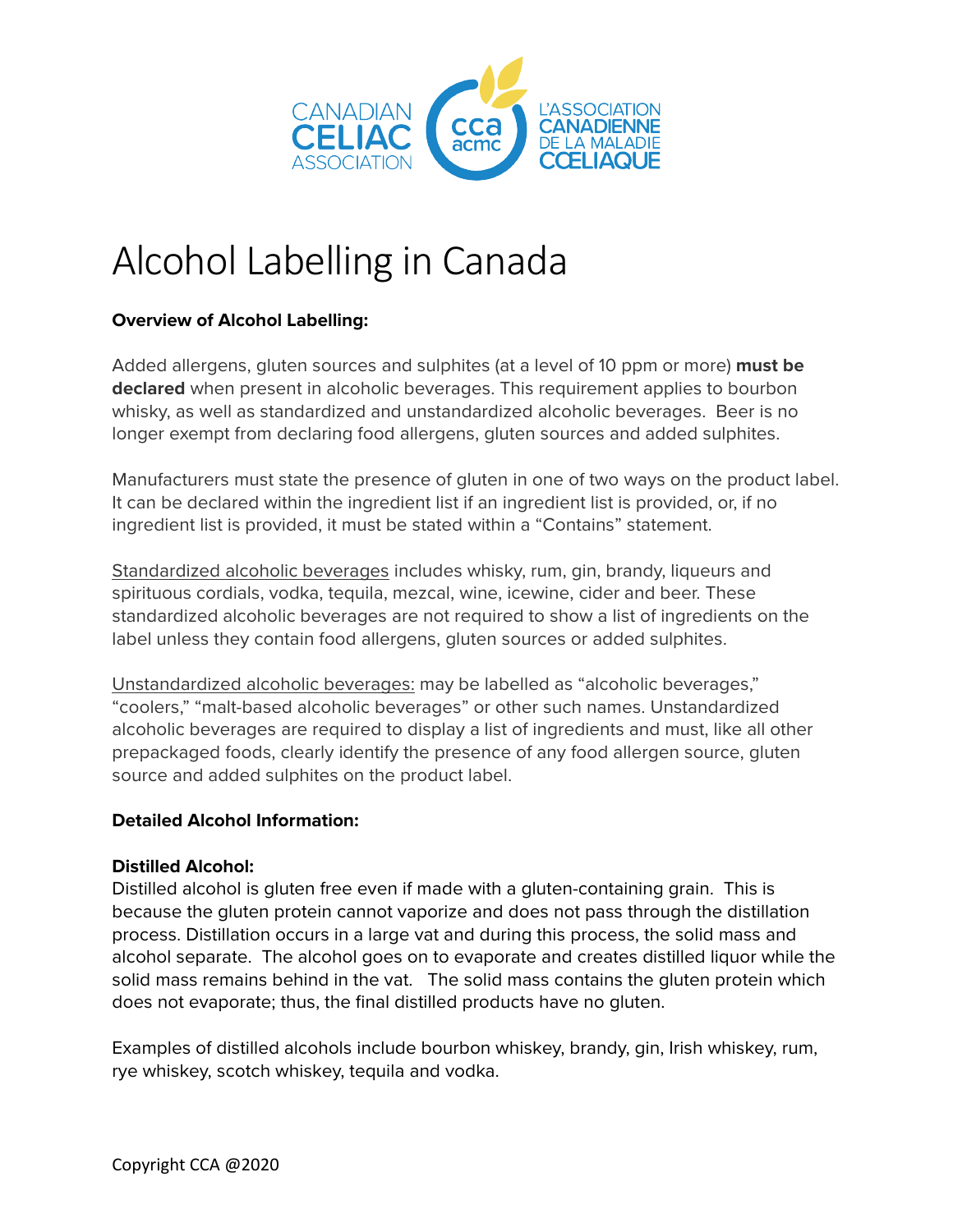

#### Additional Note on Vodka:

Vodka can be made from other agricultural products other than potato and cereal grains (example – fruit, dairy, honey). If vodka is made from products other than just potatoes or cereal grain, it must be identified on the label using the statement such as "Produced from" in close proximity to the common name of "vodka" on the label. Canadian distillers have until December 13, 2022 to follow the new rules and make any applicable labelling changes.

#### **Wine:**

Wine is naturally gluten free and safe for those with celiac disease. Some expensive red wines may have been aged in oak barrels that have used a small amount of wheat paste to seal the head of the barrel. However, scientists have tested these types of wines using the highly sensitive R5 Elisa method, and no detectable gluten was found.

#### **Beer:**

Beer is no longer exempt from declaring food allergens, gluten sources and added sulphites. Brewers have a transition period until December 13, 2022, to update labels.

Beers are now required to declare any food allergens, gluten sources and added sulphites on the label. The manufacturer can do this either:

- 1. In the ingredient list when an ingredient list is provided.
- 2. If there is no ingredient list, then it must be declared in a "Contains" statement on the label

#### Gluten Free Beer:

Gluten-free beer that is safe for those with celiac disease must be made from gluten-free grains. This could include grains such as millet, sorghum, buckwheat, amaranth, rice or quinoa. When made from a gluten-free grain, these beers are permitted to state 'gluten free' on the label.

### **Gluten free beer cannot be made from gluten-containing grains including wheat, rye, barley or triticale.**

Some examples of celiac safe varieties include: Glutenberg, Boxer, La Messagère, Bard's, New Grist, Green's, Ghostfish.

#### Gluten-Reduced Beers:

Gluten-reduced beers use an enzyme to reduce gluten levels in beers derived from gluten-containing grains. Unfortunately, this enzyme affects the ability of the highly